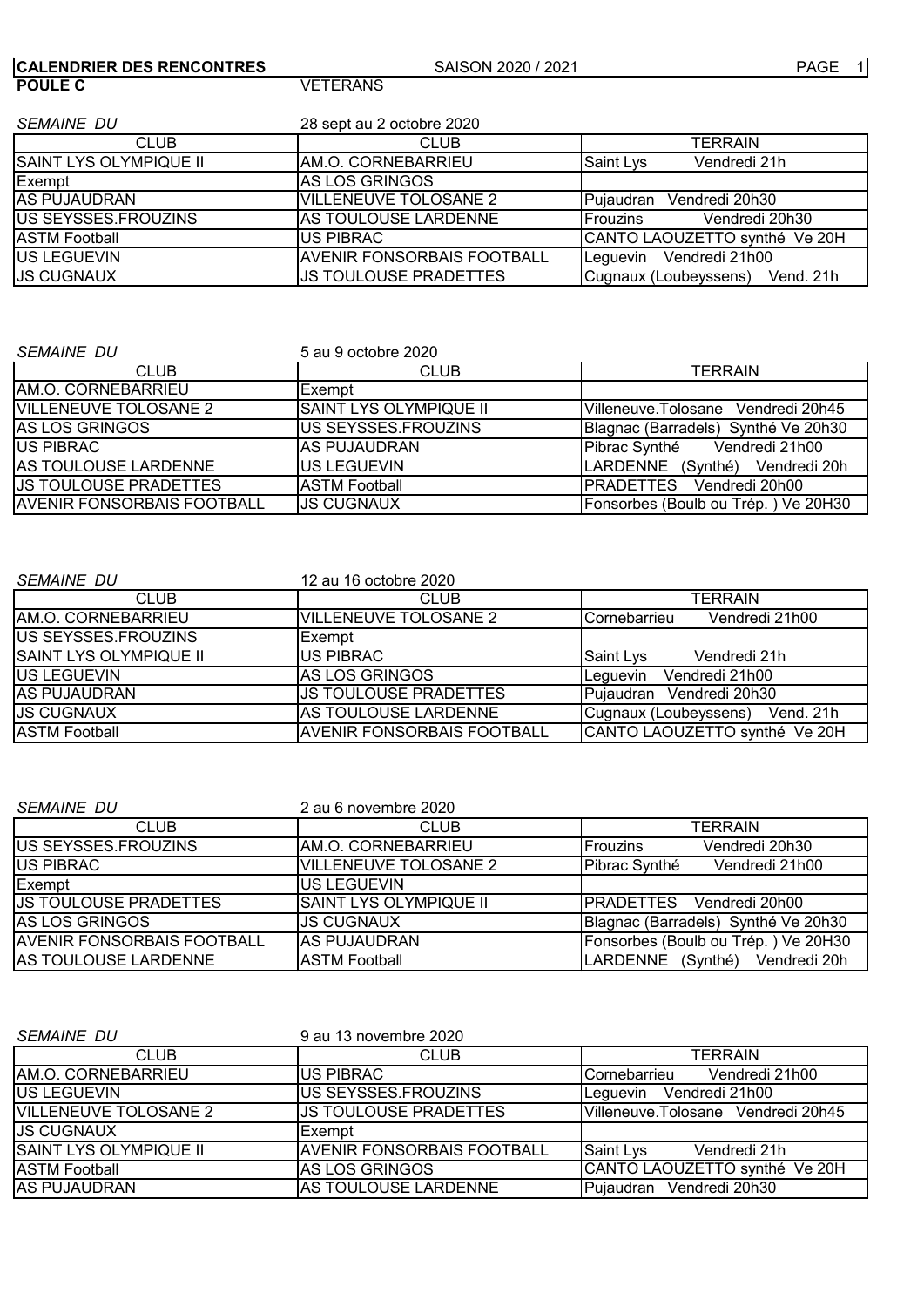| <b>CALENDRIER DES RENCONTRES</b>  | SAISON 2020 / 2021           | PAGE 2                                      |
|-----------------------------------|------------------------------|---------------------------------------------|
| <b>POULE C</b>                    | <b>VETERANS</b>              |                                             |
|                                   |                              |                                             |
| <b>SEMAINE DU</b>                 | 16 au 20 novembre 2020       |                                             |
| <b>CLUB</b>                       | <b>CLUB</b>                  | TERRAIN                                     |
| <b>IUS LEGUEVIN</b>               | AM.O. CORNEBARRIEU           | Vendredi 21h00<br>Lequevin                  |
| <b>JS TOULOUSE PRADETTES</b>      | <b>US PIBRAC</b>             | <b>PRADETTES</b><br>Vendredi 20h00          |
| US SEYSSES.FROUZINS               | <b>JS CUGNAUX</b>            | Vendredi 20h30<br><b>Frouzins</b>           |
| <b>AVENIR FONSORBAIS FOOTBALL</b> | <b>VILLENEUVE TOLOSANE 2</b> | Fonsorbes (Boulb ou Trép.) Ve 20H30         |
| Exempt                            | <b>ASTM Football</b>         |                                             |
| <b>AS TOULOUSE LARDENNE</b>       | SAINT LYS OLYMPIQUE II       | <b>LARDENNE</b><br>(Synthé)<br>Vendredi 20h |
| <b>AS LOS GRINGOS</b>             | <b>AS PUJAUDRAN</b>          | Blagnac (Barradels) Synthé Ve 20h30         |

| <i>SEMAINE DU</i>             | 23 au 27 novembre 2020            |                                    |
|-------------------------------|-----------------------------------|------------------------------------|
| <b>CLUB</b>                   | <b>CLUB</b>                       | <b>TERRAIN</b>                     |
| <b>AM.O. CORNEBARRIEU</b>     | IJS TOULOUSE PRADETTES            | Vendredi 21h00<br>Cornebarrieu     |
| <b>JS CUGNAUX</b>             | <b>IUS LEGUEVIN</b>               | Cugnaux (Loubeyssens) Vend. 21h    |
| <b>IUS PIBRAC</b>             | <b>AVENIR FONSORBAIS FOOTBALL</b> | Pibrac Synthé Vendredi 21h00       |
| <b>ASTM Football</b>          | IUS SEYSSES.FROUZINS              | CANTO LAOUZETTO synthé Ve 20H      |
| <b>VILLENEUVE TOLOSANE 2</b>  | <b>AS TOULOUSE LARDENNE</b>       | Villeneuve.Tolosane Vendredi 20h45 |
| <b>JAS PUJAUDRAN</b>          | <b>Exempt</b>                     |                                    |
| <b>SAINT LYS OLYMPIQUE II</b> | AS LOS GRINGOS                    | Saint Lys<br>Vendredi 21h          |

| <b>SEMAINE DU</b>                 | 30 nov au 4 décembre 2020    |                                     |
|-----------------------------------|------------------------------|-------------------------------------|
| <b>CLUB</b>                       | CLUB                         | <b>TERRAIN</b>                      |
| IJS CUGNAUX                       | IAM.O. CORNEBARRIEU          | Vend, 21h<br>Cugnaux (Loubeyssens)  |
| <b>AVENIR FONSORBAIS FOOTBALL</b> | <b>US TOULOUSE PRADETTES</b> | Fonsorbes (Boulb ou Trép.) Ve 20H30 |
| <b>IUS LEGUEVIN</b>               | <b>ASTM Football</b>         | Vendredi 21h00<br>Lequevin          |
| <b>AS TOULOUSE LARDENNE</b>       | <b>IUS PIBRAC</b>            | LARDENNE (Synthé) Vendredi 20h      |
| <b>IUS SEYSSES.FROUZINS</b>       | IAS PUJAUDRAN                | Frouzins<br>Vendredi 20h30          |
| AS LOS GRINGOS                    | <b>VILLENEUVE TOLOSANE 2</b> | Blagnac (Barradels) Synthé Ve 20h30 |
| Exempt                            | SAINT LYS OLYMPIQUE II       |                                     |

| <b>SEMAINE DU</b>            | 7 au 11 décembre 2020       |                                        |
|------------------------------|-----------------------------|----------------------------------------|
| <b>CLUB</b>                  | <b>CLUB</b>                 | <b>TERRAIN</b>                         |
| IAM.O. CORNEBARRIEU          | IAVENIR FONSORBAIS FOOTBALL | Vendredi 21h00<br><b>ICornebarrieu</b> |
| <b>IASTM Football</b>        | IJS CUGNAUX                 | CANTO LAOUZETTO synthé Ve 20H          |
| <b>US TOULOUSE PRADETTES</b> | IAS TOULOUSE LARDENNE       | <b>IPRADETTES</b> Vendredi 20h00       |
| IAS PUJAUDRAN                | <b>IUS LEGUEVIN</b>         | Pujaudran Vendredi 20h30               |
| <b>IUS PIBRAC</b>            | <b>AS LOS GRINGOS</b>       | Vendredi 21h00<br>Pibrac Synthé        |
| SAINT LYS OLYMPIQUE II       | <b>IUS SEYSSES.FROUZINS</b> | <b>Saint Lys</b><br>Vendredi 21h       |
| <b>VILLENEUVE TOLOSANE 2</b> | Exempt                      |                                        |

| <b>SEMAINE DU</b>           | 14 au 18 décembre 2020            |                                     |
|-----------------------------|-----------------------------------|-------------------------------------|
| <b>CLUB</b>                 | <b>CLUB</b>                       | <b>TERRAIN</b>                      |
| <b>ASTM Football</b>        | IAM.O. CORNEBARRIEU               | CANTO LAOUZETTO synthé Ve 20H       |
| <b>AS TOULOUSE LARDENNE</b> | <b>AVENIR FONSORBAIS FOOTBALL</b> | LARDENNE (Synthé)<br>Vendredi 20h   |
| <b>IJS CUGNAUX</b>          | IAS PUJAUDRAN                     | Cugnaux (Loubeyssens) Vend. 21h     |
| <b>IAS LOS GRINGOS</b>      | <b>US TOULOUSE PRADETTES</b>      | Blagnac (Barradels) Synthé Ve 20h30 |
| <b>IUS LEGUEVIN</b>         | <b>SAINT LYS OLYMPIQUE II</b>     | Leguevin Vendredi 21h00             |
| Exempt                      | <b>US PIBRAC</b>                  |                                     |
| <b>US SEYSSES.FROUZINS</b>  | <b>VILLENEUVE TOLOSANE 2</b>      | Vendredi 20h30<br><b>Frouzins</b>   |